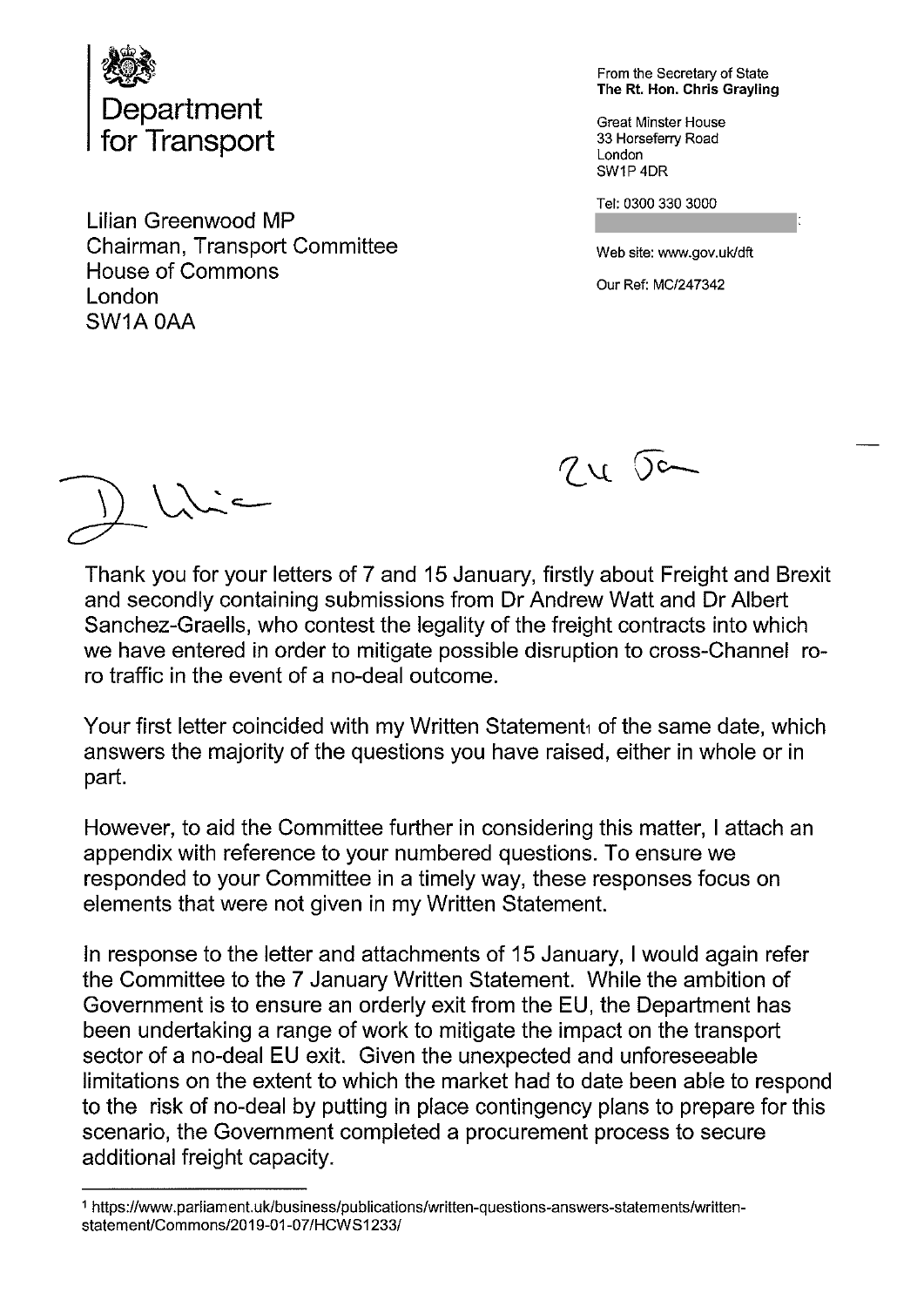At the same time, the lead times required for acquisition of vessels, planning of fleets, marketing of routes, and necessary works at ports on each end of the routes was limited. The time available for Seaborne to prepare was and is challenging, but this seems a strange basis for arguing that the matter was not, in fact, urgent in this particular case.

<sup>I</sup> note the detailed points advanced by Dr Watt and by Dr Sanchez-Graells. However, the Department stands by the award of these contracts as a responsible measure to secure capacity in the public interest in conditions of extreme urgency.

 $1026$  bot  $25$ 

Rt Hon Chris Grayling MP

SECRETARY OF STATE FOR TRANSPORT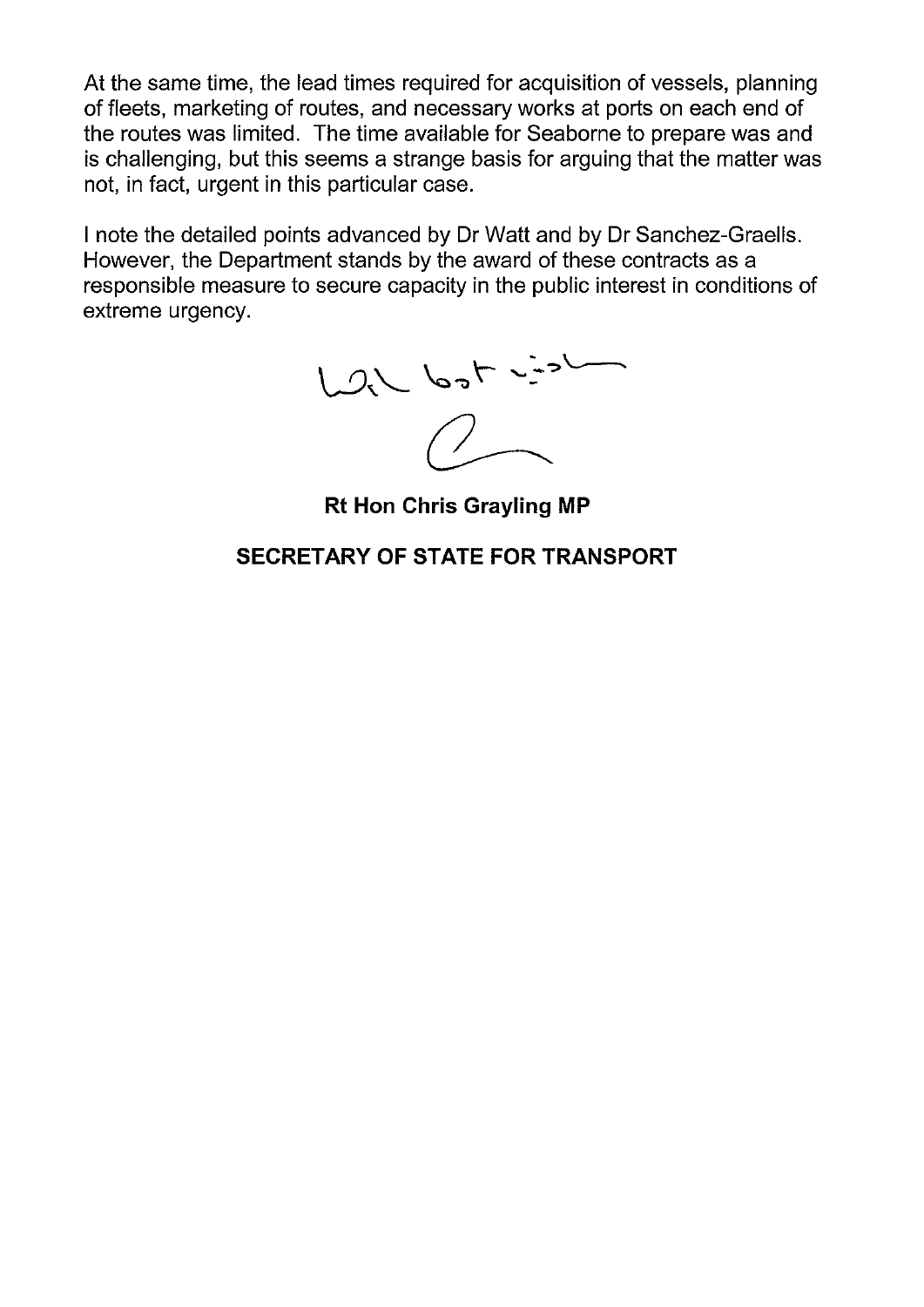## TRANSPORT COMMITTEE QUESTIONS ON FERRY CAPACITY PROCUREMENT

References to "the WMS" below are to HCWS 1233 of 7 January.

1. See WMS and the Contract Award Notices ("the Notices") published in the Official Journal of the European Union on 28 December 2018. As stated in the Notices:

"A situation of extreme urgency exists in the context of UK-EU roll-onroll-off ferry capacity by virtue of the UK leaving the EU on 29.3.2019 and the prospect that this exit may be on a no-deal basis. This extreme urgency arises from a combination of events, and the anticipated response to those events of a range of entities, including:

1) The possibility of severe congestion at and around UK ports from 29.3.2019, caused by increased border checks by European Union Member States, and consequently a significant reduction in capacity at ports on the Short Straits. It is anticipated that this could, without further intervention to secure additional ferry capacity, cause delivery of critical goods to be delayed and cause significant wider disruption to the UK economy and to the road network in Kent;

2) The significant lead times that are required to source additional ferry capacity which require action to be taken several months in advance of the capacity being required to be delivered; and

3) Unexpected and unforeseeable limitations on the extent to which the market has to date been able to respond to these circumstances by putting in place contingency plans to deal with this scenario."

- 2. See WMS.
- 3. Details of the contracts are commercially sensitive for the time being. However, the essence of the requirements is to make sure that the capacity contracted for is supplied.
- 4. The Department's assessment was that the availability of capacity in this particular sector of the shipping market, especially in relation to ferries designed for accompanied HGVs, is particularly tight and that a large proportion of that capacity is controlled by incumbent ferry operators.
- 5. See WMS.
- 6. Services will run frequently. The exact number and time of sailings vary as between the different operators and routes.
- 7. As noted at 03 above, contractual details are commercially sensitive.
- 8. As noted at Q3 above, contractual details are commercially sensitive. However, aside from termination and force majeure provisions, the